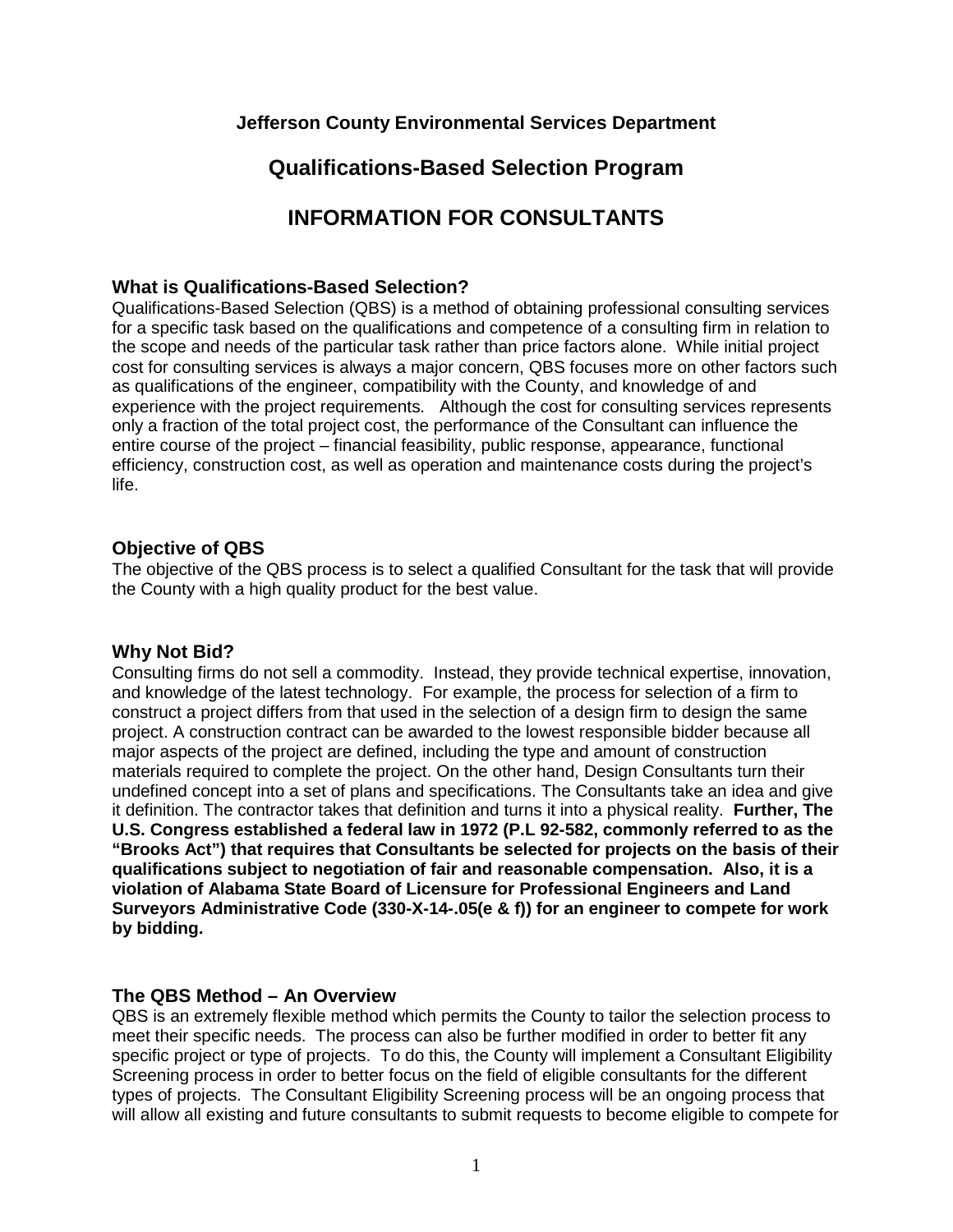different types of County work. With this screening process in place, the County will then have a pool of consultants from which to draw during the QBS process. The basic framework of the QBS process is made up of 3 steps:

- Step 1: Selection
- Step 2: Determination of Detailed Scope of Work
- Step 3: Retention of the Consultant

Step 1 includes the County's preparation of a Preliminary Scope of Work followed by a Request for Qualification Statements from potential consulting firms. Once the Qualification Statements are received from all interested Consultants, they will then be evaluated by the ESD Project Engineer along with two other members of the ESD staff who are selected by the ESD Director. Following this review, a short list of the most qualified firms will be developed. The firms on the short list will be interviewed individually. Based on the information gathered during these interviews, the firms would be ranked, and the top ranked firm would be asked to proceed to Step 2, Scope Definition.

In Step 2, the County will work with the selected consulting firm to develop a more detailed Scope of Work – one that clearly defines the plan for the project. This process will better quantify the amount of work required of the Consultant, allowing him to provide the County with a more accurate fee proposal for performing the work.

Once the detailed Scope of Work is determined and both parties are comfortable with the direction and purpose of the project, they will proceed to Step 3. The objective of Step 3 is for the County to retain the Consultant on the basis of an acceptable fee proposal. The fee can now be negotiated more accurately since there is a well-defined scope of work.

### **Consultant Eligibility Screening**

In order to implement the Consultant Eligibility Screening process, the County has created two classification schedules – one to classify project types and one to classify consulting firms - so that the process can be defined more clearly around these groupings.

The types of projects that the County does are separated into 4 categories:

- 1. Sanitary Sewer Rehabilitation/Maintenance Work Design Engineering and Construction Management:
	- a. Lining Sanitary Sewer Pipes
	- b. Television Inspection
	- c. Manhole Inspection/Rehabilitation/Repair/Replacement
	- d. Sewer Line Replacement/Repair
	- e. Line and Lateral Connections and Reconnections
	- f. Connection Repair
- 2. Small Scale Wastewater Facilities and Line Work Design Engineering and Construction **Management** 
	- a. Gravity Line Installation/Relocation
	- b. Manhole Installation/Relocation
	- c. Small Pump Station Installation and Repair
	- d. Force Main Installation/Relocation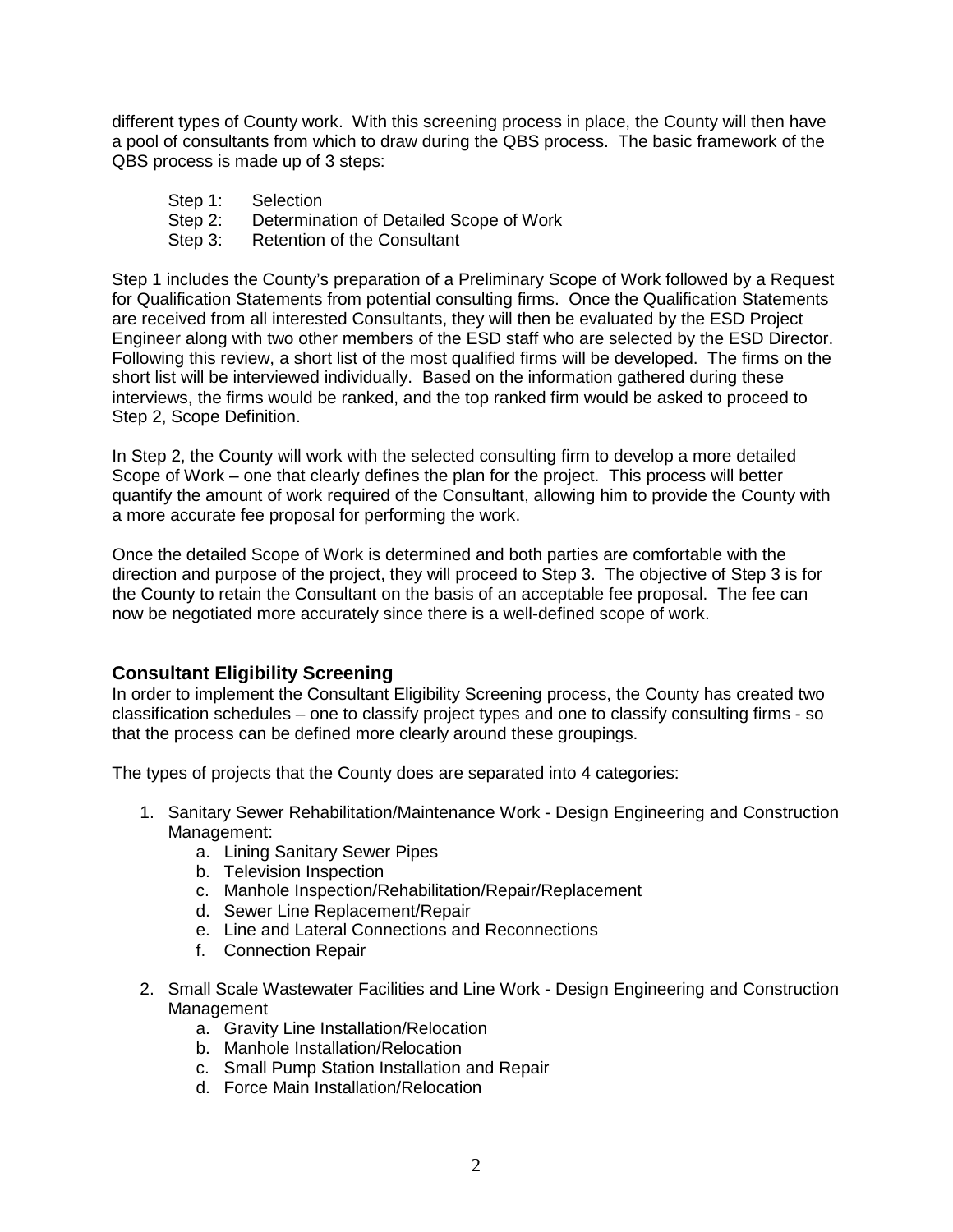- 3. Large Scale Wastewater Facilities and Line Work Design Engineering and Construction Management
	- a. Installation/Repair/Relocation of Major Interceptor Sewers
	- b. Installation/Repair of Major Pump Stations
	- c. Installation/Repair/Relocation of Major Force Mains
	- d. Tunneling
	- e. Wastewater Treatment Plants
- 4. Other Professional Services

With all of the County's projects separated into one of the four above categories, the County will then classify each of their Consultants according to the kind of work for which they are capable and interested in doing. To do this, ESD will invite all existing and future Consultants to submit a request to become eligible to compete for projects in one or more of the four project categories. The requests will be reviewed and those Consultants that are approved will become eligible for the project categories for which they submitted paperwork. In order to become eligible, the Consultant should fill out and submit one of the attached Eligibility Screening Forms for each of the project categories for which they are interested. Guidelines for submitting the forms are included on the form itself. These forms should be submitted as soon as possible to insure that each Consultant is eligible to compete for County work. The Consultant's eligibility status will be valid for a period of five years. After this time, renewal will be necessary. The eligibility screening process will remain open to new applicants at all times.

## **Jefferson County QBS – A Detailed Look**

Following is a sequence of events detailing the Jefferson County QBS Process:

### STEP 1 – SELECTION

- 1. The ESD Project Engineer determines a preliminary schedule for the QBS process for an individual project.
	- a. Date(s) to publicly announce the upcoming project by posting preliminary project details on the ESD web site. This announcement will include a deadline for consultants to submit eligibility requests if they have not done so already.
	- b. Date to distribute request for project specific qualification statements to eligible consultants.
	- c. Deadline for consultants to return qualification statements.
	- d. Date to complete review of qualification statements and create a short list of prospective consultants for the project.
	- e. Date to distribute notification to short-listed consultants advising them of the date for interviews.
	- f. Meeting date to conduct consultant interviews (should be scheduled at least 10 working days after notification to allow consultants time for preparation).
	- g. Date to complete ranking of consultants and to select the most qualified.
	- h. Date to notify short-listed consultants of selection.
- 2. The ESD Project Engineer determines which of the four project categories is appropriate.
- 3. Once the appropriate category is determined for the particular project, the ESD Project Engineer determines the pool of eligible Consultants by reviewing the list of Consultants who have completed the Eligibility Screening Process and have been approved for the designated project category.